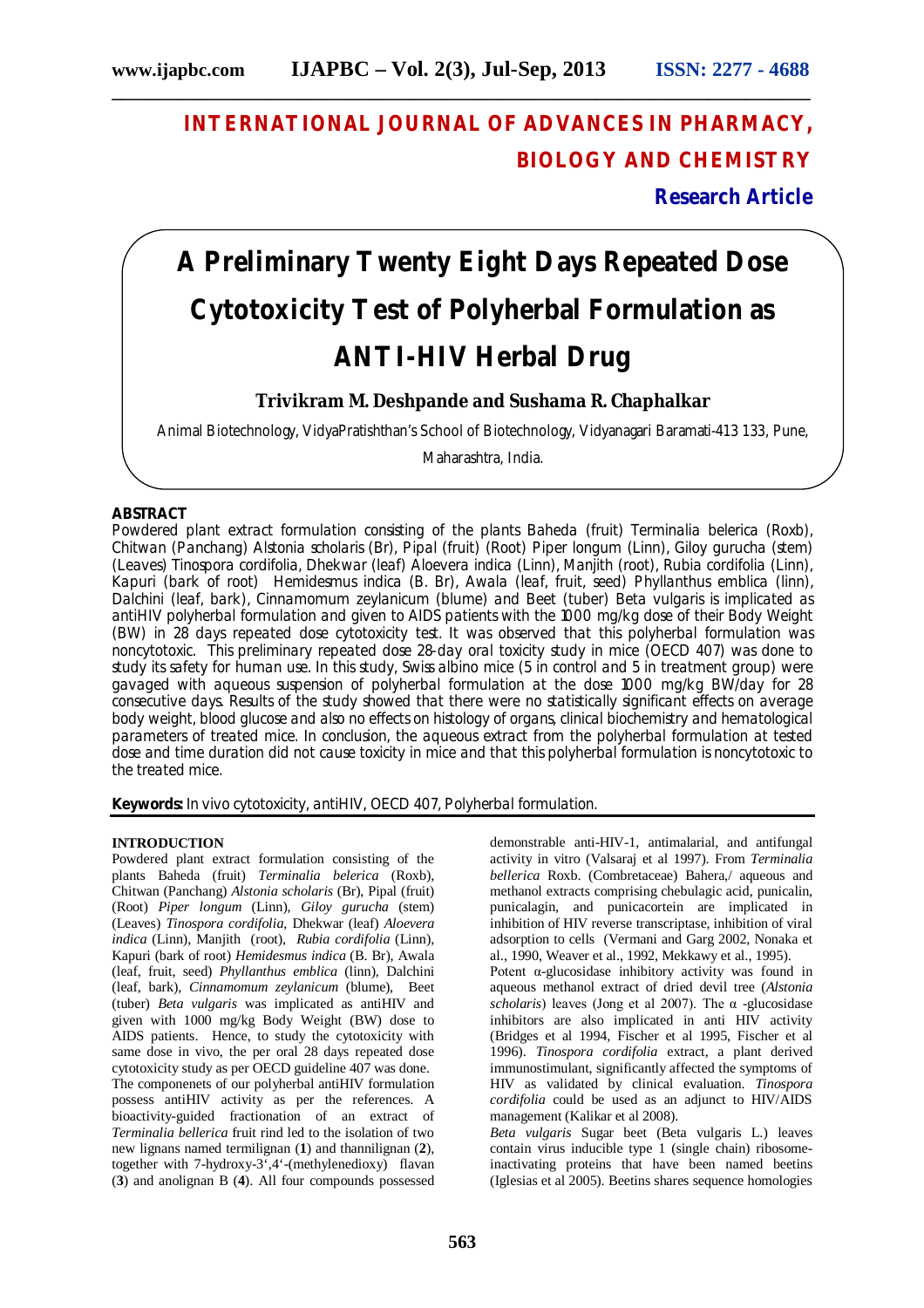with several well-known (Ribosome Inactivating Proteins) RIPs, especially those exhibiting anti-HIV-1 activity (Iglesias et al 2005) such as : PAP-II (32%; Poyet et al., 1994), MAP 30 (27%; Lee-Huang et al., 1990), TAP 29 and trichosanthin (28%; Lee-Huang et al., 1991a), gelonin (25%; Lee-Huang et al., 1991b), and DAP-32 (25%; Lee-Huang et al., 1991b).

From *Phyllanthus emblica* Linn. (Euphorbiaceae) amla used in jaundice and viral diseases, the methanol extract comprises Putranjivain A implicated in reverse transcriptase inhibition assay, inhibition of HIV reverse transcriptase (Vermani and Garg 2002, Mekkawy et al.,1995). *Rubia cordifolia* demonstrated promising anti-HIV potential and were investigated for their active principles. R. cordifolia (roots, ethyl acetate extract) exhibited more than 60% inhibition of HIV-1 at noncytotoxic concentration and *T. cordifolia* (stem bark, Methanolic extract) exhibited moderate activity against HIV-1 (between 40 and 60% inhibition) at non-cytotoxic concentrations while Piper longum fruit hexane extract selected due to its immunomodulatory activity, exhibited 73.9 % inhibition at 20µg/ml. *Rubia cordifolia* mainly contain naphthoquinones and anthraquinones (Chang et al 2000). The ethanolic extract of roots was active against HIV-1 at 15 µg/ml. Xanthopurpurin was isolated from the active extract and showed 42% inhibition of HIV at 15 µg/ml (Sabde et al 2011). Several naphthoquinones such as 1,4-naphthoquinone, juglone and plumbagin have been shown to possess anti-HIV activity (Min et al 2002).

Aloe vera had high inhibitory action against HIV. A polyherbal cream (Basant) has been formulated using diferuloylmethane (curcumin), purified extracts of *Emblica officinalis* (Amla), purified saponins from *Sapindus mukorossi*, Aloe vera and rose water along with pharmacopoeially approved excipients and preservatives (Talwar et al 2008). Basant was cytotoxic at 50% effective concentration EC50  $(\mu g/ml)$  at 278 fold dilution and inhibited viral entry at 2492 fold dilution as per viral entry inhibition assay (Talwar et al 2008). Optimized cinnamon extracts rich in certain flavonoid compounds were shown to block HIV-1 entry and infection in GHOST cells. The compounds that blocked HIV-1 infection were flavonoids and A-type proanthocyanidins. The 50% inhibitory concentration values of these extracts ranged from 0.5 to 201 microg/ml for four different HIV-1 serotypes (Fink et al 2009).

The polyherbal formulation is given to AIDS patients with 1000 mg/kg of their BW. To study the cytotoxicity of this formulation with the same dose in AIDS patients, this preliminary repeated dose 28-day oral toxicity study in mice (OECD 407) was done. The in vivo cytotoxicity of this polyherbal formulation is not reported earlier. To adminsiter as anti HIV drug and benefit the AIDS patients with antiHIV activity of this polyherbal formulation, the in vivo cytotoxicity of this polyherbal formulation was done. In our preliminary 28 days repeated dose cytotoxicity test, we evaluated the safety of this polyherbal formulation as herbal antiHIV drug to be given to AIDS patients.

Animal Biotechnology, VidyaPratishthan's School of Biotechnology, Baramati, 413133 India

Corresponding author, email : tridesh@yahoo.com

#### **MATERIALS AND METHODS (**Jujun et al 2008).

#### **Preparation of plant extract**

Powdered plant extract formulation consisting of the plants : Baheda (fruit) *Terminalia belerica* (Roxb), Chitwan (Panchang) *Alstonia scholaris* (Br), Pipal (fruit) (Root) *Piper longum* (Linn), *Giloy gurucha* (stem) (Leaves) *Tinospora cordifolia*, Dhekwar (leaf) *Aloevera indica* (Linn), Manjith (root), *Rubia cordifolia* (Linn), Kapuri (bark of root) *Hemidesmus indica* (B. Br), Awala (leaf, fruit, seed) *Phyllanthus emblica* (linn), Dalchini (leaf, bark), *Cinnamomum zeylanicum* (blume), Beet (tuber) *Beta vulgaris* were kindly provided by Mr. Ayare.

#### **Laboratory animals**

10 female Swiss Albino mice (*Mus musculus)* aged more than eight weeks were procured from Raj Biotech, Shirwal, Satara, Maharashtra and maintained in VSBT animal house at temperature between  $25^{\circ}$ C to  $35^{\circ}$ C with 12 hour light and 12 dark cycle and provided commercial mice feed pellets and groundnuts, sprouted beans and tapwater. The study is approved by institutional animal ethics committee.

#### **Repeated Dose 28-Day Oral Toxicity Studies**

The animals were divided into 2 groups viz. control group comprising C1 to C5 and treatment group comprising T1 to T5. The aqueous extract of the polyherbal formulation was administered orally by gavaging at 1000 mg/kg BW of the formulation daily for a period of 28 days. The control group received an equal volume of distilled water as per their BW. All mice were weighed weekly and observed daily for behavioral changes. Any mouse that died during the test period was tested for pathology and all animals were examined at the end of the test period.

#### **Blood analysis**

All surviving animals were sacrificed by cervical dislocation for blood collection from cardiac puncture. Blood samples were collected into heparinized vacutainers. A blood analysis (both hematology and biochemistry) was carried out. The heparinized blood was used for a hematological study which included WBC and differential leukocyte counts, platelet, hematocrit and hemoglobin estimation. The serum was assayed for glucose.

#### **Tissue analysis**

The liver and kidney organs were examined and then fixed in formaldehyde solution. The fixed organs from all animals were examined by histological method.

### **Statistical analysis**

Results were expressed as mean, standard deviation. (S.D.) and student t test http://www.physics.csbsju.edu/stats/t-test.html. P values<br>less than 0.05 were considered significant less than 0.05 were considered significant http://graphpad.com/quickcalcs/pValue2/.

#### **RESULTS**

The administration of the polyherbal formulation at dose of 1000 mg/kg/BW daily for 28 days did not cause mortality except in treatment group T2. As shown in Table 1, no statistical difference from the control and the treatment group was detected on the body weight. The animals did not show any changes in general behavior or other physiological activities.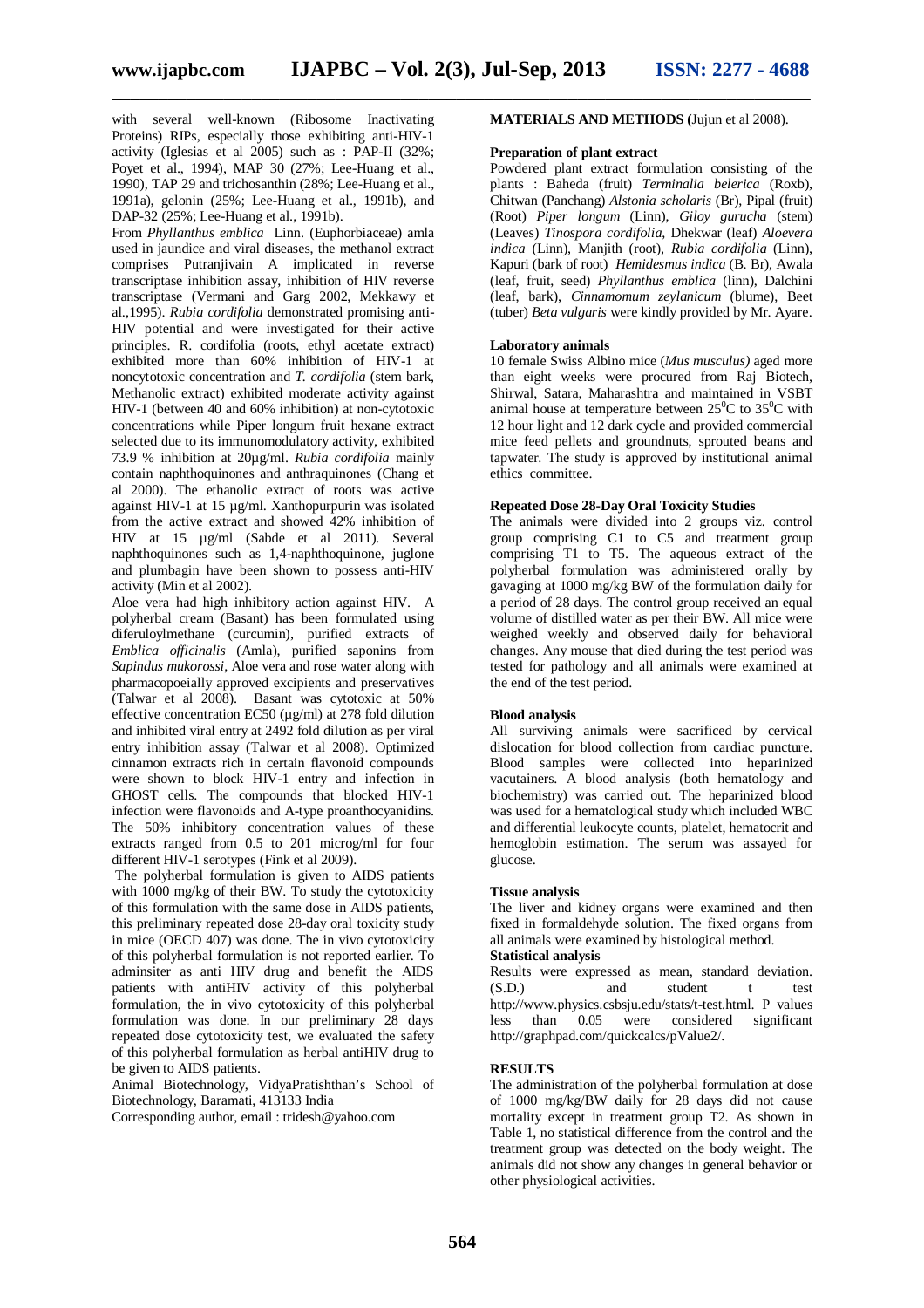| Week 1                                                                                                              | Control group | Weight (gms) | <b>Treatment group</b> | Weight (gms) |  |  |  |
|---------------------------------------------------------------------------------------------------------------------|---------------|--------------|------------------------|--------------|--|--|--|
|                                                                                                                     |               | 31.15        | T1                     | 43.2         |  |  |  |
|                                                                                                                     | C2            | 40.2         | T2                     | 42.2         |  |  |  |
|                                                                                                                     | C3            | 45.7         | T3                     | 35.8         |  |  |  |
|                                                                                                                     | C4            | 43.2         | T4                     | 44.2         |  |  |  |
|                                                                                                                     | C5            | 37.6         | T5                     | 39.9         |  |  |  |
| Mean                                                                                                                |               | 39.6         |                        | 41.1         |  |  |  |
| Standard deviation                                                                                                  |               | 5.61         |                        | 3.34         |  |  |  |
| Values are expressed as mean, $\mathcal{E}$ $D_{1}$ $n=5$ there were no significant differences ( $D \times 0.05$ ) |               |              |                        |              |  |  |  |

**Table 1: Individual body weights (g) of animals weekly during the test in a Repeated Dose 28-Day Oral Toxicity**

Values are expressed as mean, S.D.,  $n = 5$ , there were no significant differences ( $P > 0.05$ )

| Week 2             | Weight (gms)<br>Control group |       | <b>Treatment</b><br>group | Weight (gms) |
|--------------------|-------------------------------|-------|---------------------------|--------------|
|                    | C1                            | 29.03 |                           | 38.3         |
|                    | C2                            | 37.17 | ፐን                        | 38.8         |
|                    | C <sub>3</sub>                | 44.7  | T <sub>3</sub>            | 34.28        |
|                    | C4                            | 40    | T4                        | 43.45        |
|                    | C5                            | 34.8  | T5                        | 38.57        |
| Mean               |                               | 37.1  |                           | 38.7         |
| Standard deviation |                               | 5.84  |                           | 3.25         |

Values are expressed as mean, S.D.,  $n = 5$ , there were no significant differences ( $P > 0.05$ )

| Week 3             | Control group  | Weight (gms) | Treatment group | Weight (gms) |
|--------------------|----------------|--------------|-----------------|--------------|
|                    |                | 29.90        |                 | 41.06        |
|                    | ൚              | 39.46        | ፐን              | 41.07        |
|                    | C <sub>3</sub> | 44.27        | ፐ3              | 36.30        |
|                    | C4             | 42.4         | T4              | 45.01        |
|                    | 6٢             | 34.82        | ፐና              | 42           |
| Mean               |                | 38.2         |                 | 41.1         |
| Standard deviation |                | 5.84         |                 | 3.13         |

Values are expressed as mean, S.D.,  $n = 5$ , there were no significant differences ( $P > 0.05$ )

| Week 4             | Control group | Weight (gms)   | Treatment group               | Weight (gms) |
|--------------------|---------------|----------------|-------------------------------|--------------|
|                    |               | 30.50          |                               | 43.39        |
|                    | C2            | 41.2           | T <sub>2</sub>                |              |
|                    | C3            | 41.5           | T <sub>3</sub>                | 37.69        |
|                    | C4            | 43.4           | T4                            | 47.36        |
|                    | C5            | 38             | <b>T5</b>                     | 43.93        |
| Mean               |               | 38.9           |                               | 34.5         |
| Standard deviation |               | 5.09           |                               | 19.6         |
| <b>TT 1</b>        | $\sim$ $\sim$ | $\cdot$ 1<br>- | $\cdot$ $\sim$<br>$\sim$ 1.00 | (5.00)       |

Values are expressed as mean, S.D.,  $n = 5$ , there were no significant differences ( $P > 0.05$ )

#### **Hematological and biochemical observations**

Histological examination is done to confirm the characteristic of the tissues. Hematological parameters provide vital information regarding the status of bone marrow activity and intravascular effect such as hemolysis (Jujun et al 2008). The hematological analysis (Table 2) showed no significant differences in any of the parameters examined in either the control or treated groups. Blood chemistry analysis (Table 3) revealed no significant changes in any of the parameters examined in either the control or treated groups.

| <b>Control</b><br>group | Haemoglobin<br>$G%$ g/dl | Normal value<br>G% | <b>RBC</b> Count<br>millions/cmm | Normal value<br>millions/cmm | <b>Total WBC</b><br>Count/cmm | <b>Normal</b> value<br>/cmm |
|-------------------------|--------------------------|--------------------|----------------------------------|------------------------------|-------------------------------|-----------------------------|
| C <sub>1</sub>          | 13.5                     | M 14-17<br>F 12-15 | 7.72                             | $4.0 - 6.20$                 | 4400                          | 4100-10900                  |
| C <sub>2</sub>          | 12.9                     | M 14-17<br>F 12-15 | 8.21                             | $4.0 - 6.20$                 | 12.100                        | 4100-10900                  |
| C <sub>3</sub>          | 10.4                     | M 14-17<br>F 12-15 | 6.38                             | $4.0 - 6.20$                 | 4200                          | 4100-10900                  |
| Treatment<br>group      | Haemoglobin<br>G%        | Normal value<br>G% | RBC Count<br>millions/cmm        | Normal value<br>millions/cmm | <b>Total WBC</b><br>Count/cmm | Normal value<br>/cmm        |
| T <sub>3</sub>          | 12.8                     | M 14-17<br>F 12-15 | 8.12                             | $4.0 - 6.20$                 | 3700                          | 4100-10900                  |
| T <sub>4</sub>          | 10.8                     | M 14-17<br>F 12-15 | 7.25                             | $4.0 - 6.20$                 | 3500                          | 4100-10900                  |

**Table 2: Hematological values of animals in Repeated Dose 28-Day Oral Toxicity**

Hemoglobin is an indicator of oxygen carrying capacity. The hematological values are obtained from the fully automated three Part differentiated 18 parameter blood cell counter (Analytical automation) where normally human patient's blood samples are analyzed. The hemoglobin value for C1 and C2 is within the normal range while that of C3 is below the normal range (Table 2). The hemoglobin value for T3 is in normal range and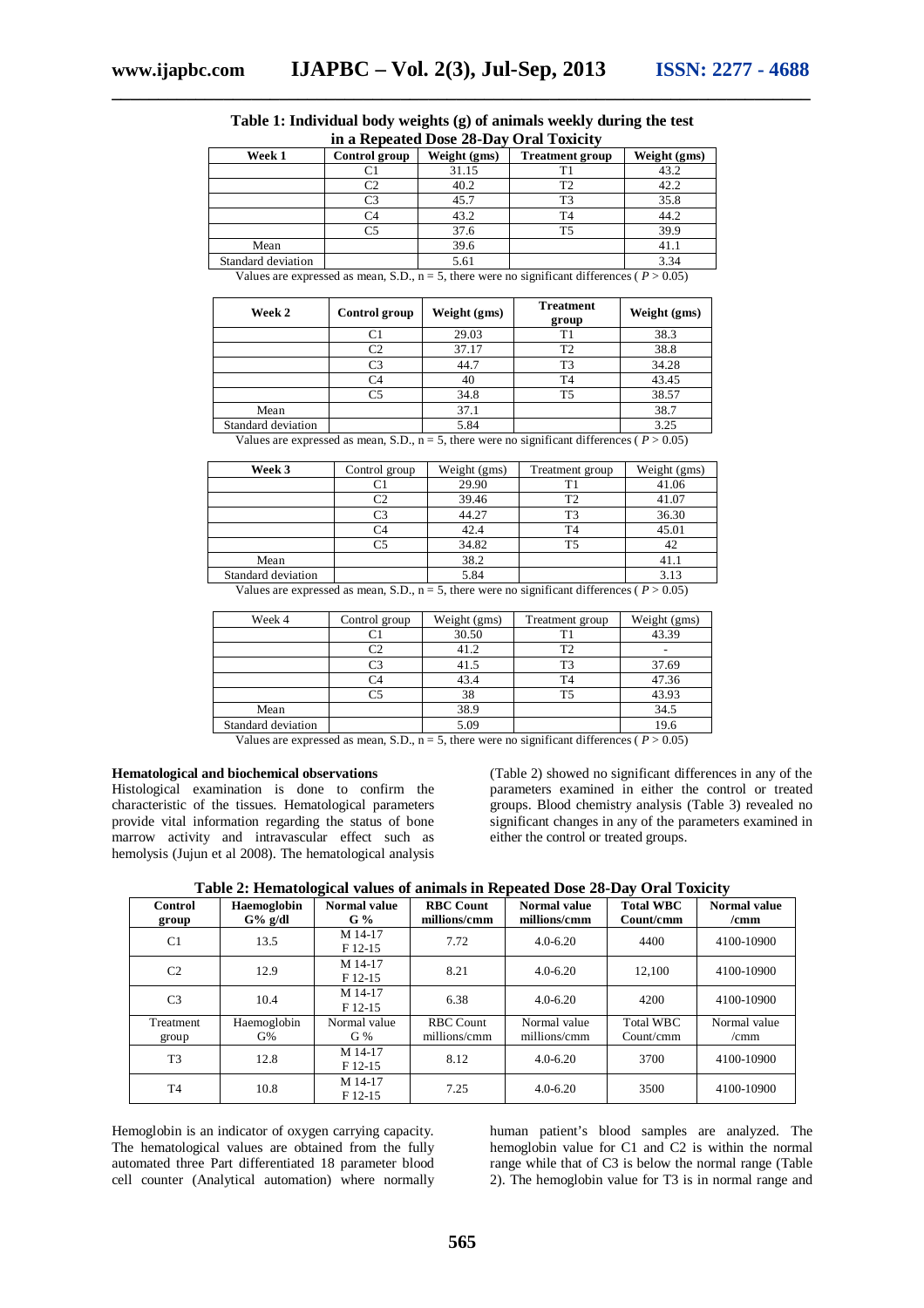that of T4 is below the normal range. RBC count for C1, C2, C3 is higher than the normal range. RBC count for T3 and T4 is higher than the normal range. WBC count is in normal range for C1 and C3 and for C2, it is higher than the normal range and it is below the normal range for T3 and T4 (Table 2).

| <b>Differential Count</b> |  |
|---------------------------|--|
|---------------------------|--|

.

| Control<br>group          | Neutrophils $(\% )$ | <b>Normal</b><br>range $(\% )$ | Lymphocytes<br>$\frac{1}{2}$ | Normal range<br>$(\%)$  | <b>Platelet</b><br>Lakh/ cmm | Normal range<br>Lakh/cmm |
|---------------------------|---------------------|--------------------------------|------------------------------|-------------------------|------------------------------|--------------------------|
| C1                        | 34 %                | $(40-75)$                      | 63                           | $(20 - 50)$             | 4.52                         | $(1.4-4.4)$              |
| C <sub>2</sub>            | 24 %                | $(40-75)$                      | 74                           | $(20 - 50)$             | 5.36                         | $(1.4-4.4)$              |
| C <sub>3</sub>            | 22 %                | $(40-75)$                      | 76                           | $(20 - 50)$             | 2.04                         | $(1.4 - 4.4)$            |
| <b>Treatment</b><br>group | Neutrophils $(\%)$  | Normal<br>range $(\%)$         | Lymphocytes $(\%)$           | Normal range<br>$(\% )$ | Platelet<br>Lakh/cmm         | Normal range<br>Lakh/cmm |
| T <sub>3</sub>            | 24                  | $(40-75)$                      | 74                           | $(20 - 50)$             | 6.69                         | $(1.4-4.4)$              |
| T <sub>4</sub>            | 23                  | $(40-75)$                      | 74                           | $(20 - 50)$             | 1.52                         | $(1.4 - 4.4)$            |

In the differential count, the value for neutrophils for C1, C2, C3 is lower than the normal range and it is also lower than normal range for T3 and T4. The value for lymphocytes is higher than normal for C1, C2 and C3 as also it is higher than normal for T3 and T4. The platelet count is higher than normal value for C1, C2 and for C3 it is within the normal range. In treatment group, it is higher than normal range for T3 and for T4 it is within the normal range.

**Table 3: Blood chemistry values of animals in Repeated Dose 28-Days Oral Toxicity Estimation of blood glucose**

| Control group                                                                        | Blood glucose $(R)$   | Normal value   | Treatment group           | Blood glucose $(R)$   |  |  |
|--------------------------------------------------------------------------------------|-----------------------|----------------|---------------------------|-----------------------|--|--|
| C1                                                                                   | $138.0 \text{ mg/dL}$ | $60-160$ mg/dL |                           | $192.0 \text{ mg/dL}$ |  |  |
| C2                                                                                   | $123.0 \text{ mg/dL}$ | $60-160$ mg/dL | T2                        |                       |  |  |
| C3                                                                                   | $155.0$ mg/dL         | $60-160$ mg/dL | T3                        | $131.0$ mg/dL         |  |  |
| C4                                                                                   |                       |                | T4                        | $122.0$ mg/dL         |  |  |
| C5                                                                                   | $198.0 \text{ mg/dL}$ | $60-160$ mg/dL | Т5                        | $136.0$ mg/dL         |  |  |
| Mean                                                                                 | 154                   |                | Mean                      | 145                   |  |  |
| <b>Standard Deviation</b>                                                            | 32.4                  |                | <b>Standard Deviation</b> | 31.7                  |  |  |
| $\sim$ $\sim$<br>$\cdots$<br>$\sim$ $\sim$ $\sim$ $\sim$<br>$\sim$ $\sim$<br>$\cdot$ |                       |                |                           |                       |  |  |

Values are expressed as mean, S.D.,  $n = 4$ , there were no significant differences ( $P > 0.05$ )

Regarding the blood glucose level, it is within the normal range for C1, C2 and C3 and T3, T4 and T5 but higher than normal range for C5 and T1.

#### **Tissues analysis**

The histological examinations of the liver and kidney were normal in both the control and treated groups.

#### **CONCLUSION**

28-days oral toxicity at the dose 1,000 mg/kg BW/day of polyherbal formulation did not produce any dose-related change of hematological parameters, serum biochemistry or histology of internal organs studied. Therefore, it is concluded that the polyherbal formulation at the given dose did not produce any toxic effect in mice during the period of treatment for 28 days. An additional study on chronic toxicity evaluation is needed to determine the long-term safety of the polyherbal formulation.

#### **DISCUSSION**

This polyherbal formulation consists of ayurvedic plants many of them possessing the antiHIV activity. Thus, by combining these plants together, the antiHIV effect and antiHIV activity of these plants can be augmented and the AIDS patients benefitted. This preliminary in vivo 28 day repeated dose cytotoxic test was done as per OECD guidelines 407 to study whether there are any side effects or toxicity to organs and safety after oral administration in humans of this polyherbal drug.

Based on the hematological, biochemical and histological analysis, this polyherbal formulation is noncytotoxic to the 4 mice out of 5 female mice in treatment group. One of the treatment mouse (T2) died before the 28 day period may be due to stress on taking the gavage in the oesophagus as it moved its head vigorously. Till the  $14t<sup>h</sup>$  day, this mouse behavior and clinical signs were normal as per OECD 407.

Body weight changes are marker of adverse effects of drugs and chemicals (Sivaraman et al 2013). The in vivo 28 day repeated dose of the polyherbal formulation have shown no significant changes in body weight as well as behavior as well as mortality of mice. This implicate that the long term administration of this polyherbal formulation can be safe and could be used for chronic ailment (Sivaraman et al 2013).

The hematopoietic system is one of the most sensitive targets for toxic substances and it is also an important marker of physiological and pathological status in human and animal studies (Sivaraman et al 2013). All animals except T2 from treatment group survived until the 28 days and no gross pathological alteration was found in the internal organs studied.

The results of this study reveal that the aqueous polyherbal formulation treated animal group did not show any toxic symptoms in behavior or mortality at dose level of 1000mg/kg as evidenced by absence of toxic symptoms, no change in water and food ingestion was noticed. Generally, the reduction in body weight gain and internal organ weights is a simple and sensitive index of toxicity after exposure to toxic substance. In the present study, aqueous polyherbal formulation does not produce any statistically significant difference among the control and treatment groups in body weight gain (Darwin et al 2011).

An essential step in the life cycle of human immunodeficiency virus type 1 (HIV-1) is integration of the double-stranded retroviral DNA into the genome of the host cell. HIV-1 integrase, the enzyme that inserts the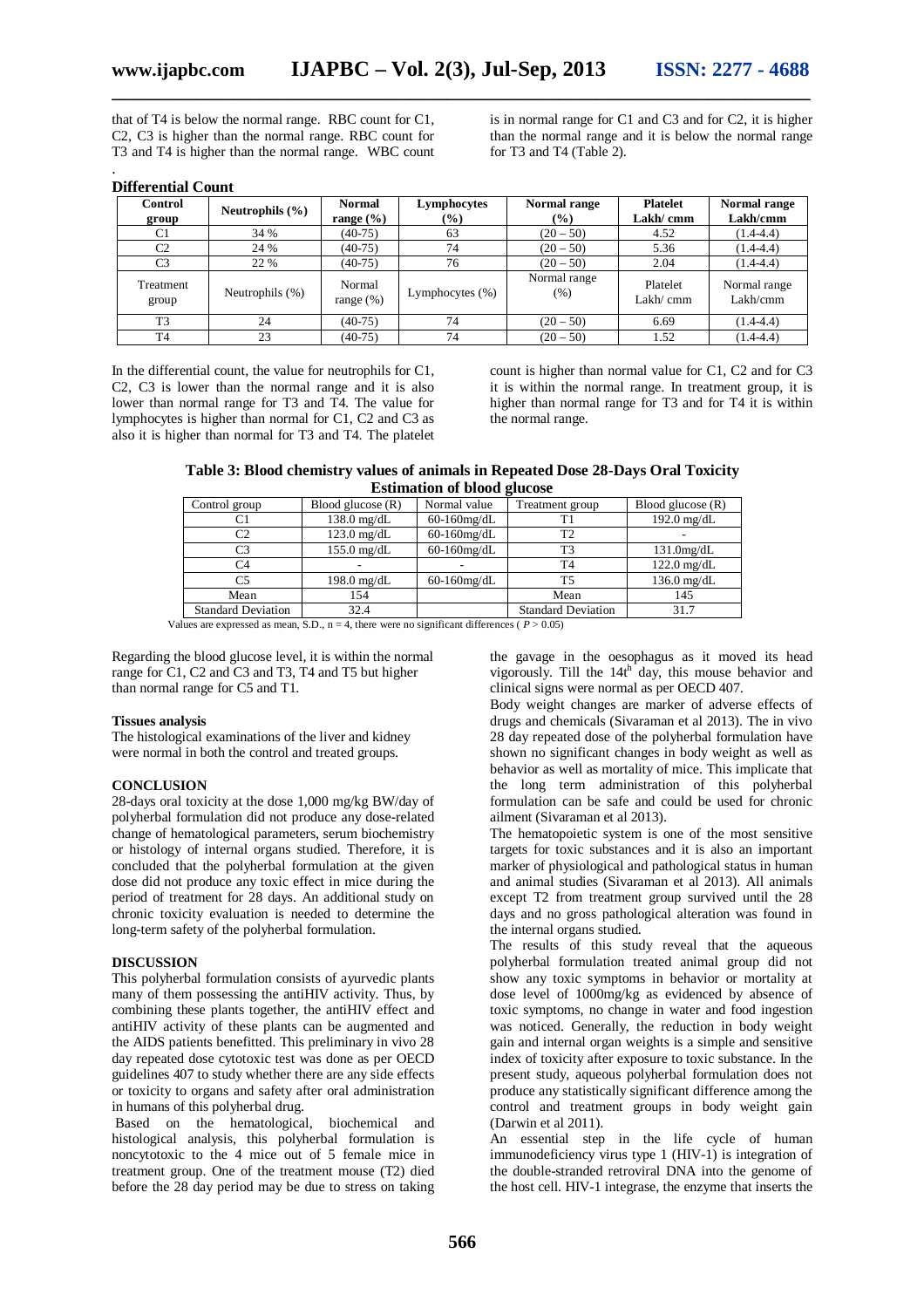vital DNA into the host chromosome, is an attractive and rational target for anti-AIDS drug design because it is essential for HIV replication and there are no known counterparts in the host cell. Inhibitors of this enzyme have the great potential to complement the therapeutic use of HIV protease and reverse transcriptase inhibitors. Natural products have provided a source of new drug candidates for anti-AIDS therapy. Baicalein and baicalin, identified components of a Chinese herbal medicine *Scutellaria baicalensis Georgi*, have been shown to inhibit infectivity and replication of HIV. The preliminary results of the computational modeling study demonstrated that Baicalein binds to the active site region of the HIV-1 integrase (Hu et al 2010). Similarly, the computational modeling study on our antiHIV polyherbal formulation can also be proposed to study the as antiHIV.

Although anti-retroviral drugs have resulted in an improvement of the quality of life amongst HIV infected humans (*i.e.* eating and sleeping well and keeping a positive outlook on life), the development of resistance, appreciable levels of toxicity, high cost, unavailability and lack of curative effect are their major short-comings (Bessong et al 2005). These short-comings, especially the appearance of drug resistant virus strains have resulted in increased efforts for the search of better anti-HIV agents and much attention is now being directed towards natural products (Wang et al 2004). The IC50 values show that *Ingwe® muthi mixture* > *Imbiza ephuzwato* > *African potato extract*TM > *Sejeso herbal mixture Ingwe®*, in that order, are potent inhibitors of the RT. The mechanisms of action of these four herbal preparations could be through a conformational change on the RT thereby rendering it inactive. It is also possible that the herbal preparations may contain compounds that may act as competitive inhibitors of the RT. Since these preparations are made of a mixture of plant species, there is a possibility that the compounds may be novel (Ndhlala et al 2010). Our antiHIV polyherbal formulation is also novel and due to its non cytotoxicity, it can be herbal antiHIV therapeutic drug for HIV infected individuals.

The HIV-1 gp41 six-helix bundle formation, a critical step of membrane fusion between the HIV and the target cell. Extracts of two herbs, *Prunella vulgaris* and *Rhizoma cibotte* showed potent inhibitory activity. These results suggest that tannin may be one of major inhibitors of the HIV-1 gp41 six-helix bundle formation in the herb extracts and that tannin may inhibit HIV-1 entry by disrupting the gp41 six-helix bundle formation (Liu et al 2002). Similarly, further studies on our polyherbal antiHIV formulation can also be done. Current available studies indicate that many complementary and alternative medicine (CAM) interventions may improve the quality of life of people living with HIV-AIDS; however, further studies using longitudinal, controlled designs are needed to accurately assess the safety of such interventions (Power et al 2002).

According to Gupta et al 2010, *Shilajatu* (Mineral pitch), *Centella asiatica (Mandukaparni), Tinospora cordifolia (Guduchi)* and *Emblica officinalis (Amalaki)*, well known for their immuno-modulator and antioxidant properties were selected to evaluate their role on immune system. Treated Group responded better to (AntiRetroviral Therapy) ART both clinically and biochemically compared to the Control group (ART). The results show that *Shilajatu* decreases the recurrent

resistance of HIV virus to ART and improves the outcome of the therapy The compound formulation was found to be safe, (on prolonged use for 3 months in the dose of 6gm ) and it has decreased the intensity of the clinical symptoms and signs and also protected the liver from the hepatotoxicity of ART as evident by normal (Liver Function Tests) LFT or Kidney function tests as per Gupta et al 2010. Similarly, the antiHIV effect of our antiHIV polyherbal formulation with and without ART can also be studied further.

This is the first report on cytotoxicity of our polyherbal formulation implicated with antiHIV activity and hence as herbal antiHIV drug. Further follow up of the AIDS patients should be done and their hematological, biochemical and histological analysis also be done. From this preliminary study, the effectiveness of this polyherbal formulation in preventing and reducing HIV infections as well as its safety for administration in humans should be documented in healthy human volunteers and AIDS patients.

Thus, based on this study, the aqueous ayurvedic polyherbal formulation is non cytotoxic at the dose of 1000 mg/kg BW.

#### **ACKNOWLEDGEMENTS**

The authors are thankful to the client Mr. Ayare for providing the powdered plant formulation, the Biovillage Project and VSBT Incubator Center, Shirish laboratory, Baramati and Friend's Speciality Pathology Laboratories, Pune for the hematological, histological and clinical biochemical studies.

#### **REFERENCES**

- 1. OECD GUIDELINES FOR THE TESTING OF CHEMICALS 3 October 2008 Repeated Dose 28-Day Oral Toxicity Study in Rodents.
- 2. Valsaraj R, Pushpangadan P, Smitt UW, Adsersen A, Christensen SB, Sittie A, Nyman U, Nielsen C and Olsen CE. New Anti-HIV-1, Antimalarial, and Antifungal Compounds from Terminalia bellerica. J Nat Prod. 1997;60(7):739–742.
- 3. Vermani K and Garg S. Herbal medicines for sexually transmitted diseases and AIDS. Journal of Ethnopharmacology. 2002;80:49-66.
- 4. Nonaka GI, Nishioka I, Nishizawa M, Yamagishi T, Kashiwada Y, Dutschman GE, Bodner AJ, Kilkuskie RE, Cheng YC and Lee KH. Anti-AIDS agents, 2: inhibitory effects of tannins on HIV reverse transcriptase and HIV replication in H 9 lymphocyte cells. Journal of Natural Products. 1990;53(3):587-595.
- 5. Weaver JL, Pine PS, Dutschman G, Cheng YC, Lee KH and Aszalos A. Prevention of binding of rgp 120 by anti-HIV active tannins. Biochemical Pharmacology. 1992;43(11):2479-2480.
- 6. Mekkawy SE, Meselhy MR, Kusumoto IT, Kadota S, Hattori M and Namba T. Inhibitory effects of Egyptian folk medicines on human immunodeficiency virus (HIV) reverse<br>transcriptase. Chem Pharm Bull. transcriptase. Chem Pharm Bull. 1995;43(4):641-8.
- 7. Anurakkun NJ, Bhandari MR and Kawabata J. α-Glucosidase inhibitors from Devil tree (Alstonia scholaris). 2007;103, 1319–1323.